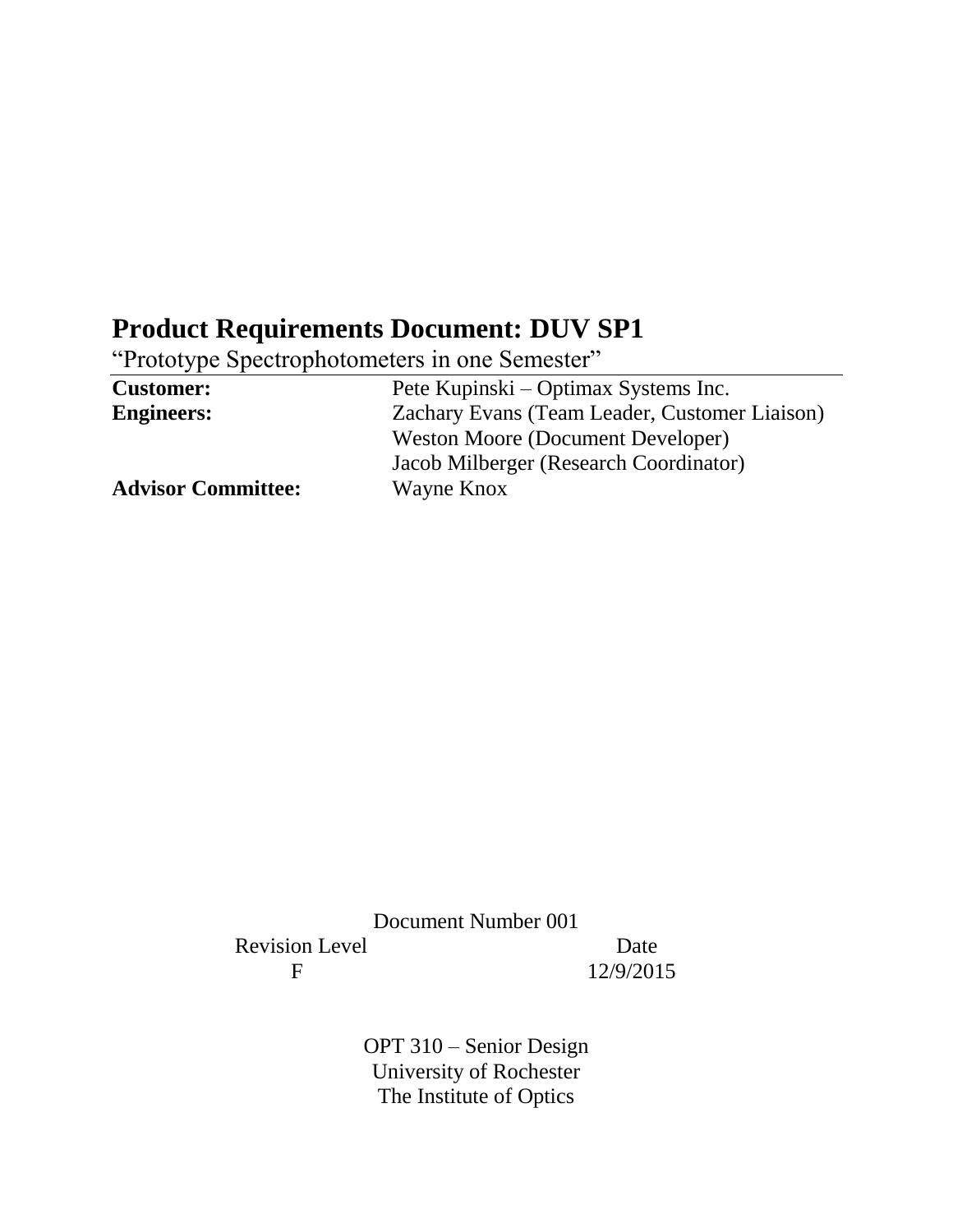| <b>REVISION TABLE</b> |                                                                                                                   |              |                      |
|-----------------------|-------------------------------------------------------------------------------------------------------------------|--------------|----------------------|
| Rev.                  | <b>Description</b>                                                                                                | Date         | <b>Authorization</b> |
| $\mathbf{A}$          | <b>Initial Release</b>                                                                                            | $25$ -Oct-15 | ZJE                  |
| B                     | Updated specifications per Document 002                                                                           | $8-Nov-15$   | <b>ZJE</b>           |
| $\mathcal{C}$         | Updated specifications per Document 003                                                                           | $9-Nov-15$   | <b>ZJE</b>           |
| D                     | Updated specifications per Document 004 as well as<br>additional research and calculations performed by the team. | $28-Nov-15$  | <b>WJM</b>           |
| E                     |                                                                                                                   | $6$ -Dec-15  | <b>WJM</b>           |
| F                     | Added block diagram and energetiq eq-x99 specs.                                                                   | $9-Dec-15$   | ZJE.                 |

## **Table of Contents**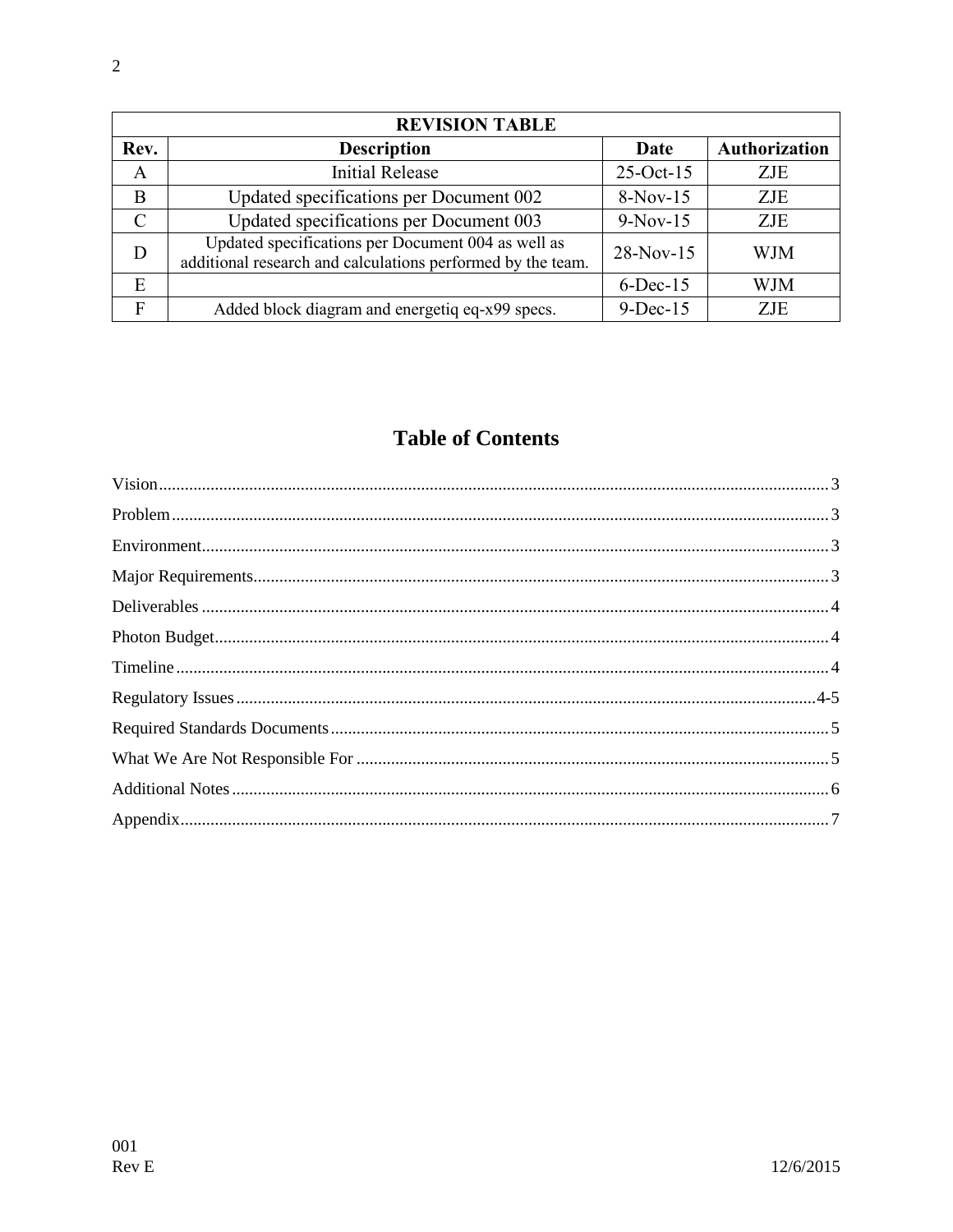#### **Vision:**

 Create a device that can accurately measure broadband spectral reflectivity of an optic for the purpose of evaluating coating deposition uniformity

#### **Problem:**

- Coating deposition is non-uniform by nature on surfaces with a radius of curvature
- In coating manufacture, deposition uniformity can be corrected, but it is dependent on being able to accurately measure spectral reflectivity
- There are limited options for measuring spectral reflectivity
	- o Tabletop Spectrophotometers: only measures test samples
		- **Small flat test optics only**
	- o Fiber Spectrophotometer: contact measurement only
		- Results depend highly upon user accuracy
		- No reference beam: can't compensate for source irregularity
- Lithography systems demand high coating performance
	- o Many lens surfaces in system require low reflectivity to maintain throughput
	- o High radii of curvature and large element diameters
	- o Great need for non-contact method in order to maintain cleanliness

#### **Environment:**

- Class 10,000 clean room
	- o Specifically the Optimax Coating Department
- Temperature Range
	- $\circ$  15-25<sup>o</sup>C (Relatively stable due to controlled environment)
- Humidity:
	- o Non-condensing

#### **Major Requirements:**

- Non-contact: preferred in order to be useful for all applications
- Between Optical and Mechanical design, the rays need to hit the surface of the optic at  $\pm 8^{\circ}$
- Polarization is not a concern and does not need to be accounted for
- Measurement of reflectance of normally incident light
- Wavelength Range: 200-500nm
- Clear Aperture: up to 300mm
- Scan Time:  $<$  5mins
- Spectral Resolution:  $.5 1$  nm
- Spectral Photometric Accuracy: 1% accuracy of 0-4% reflectance
- Sample Points across scan:  $>$  5 points across clear aperture
- Warm up time:  $< 1$  hour
- Budget: Addressed by the deliverables (cost to benefits report)

#### **Deliverables:**

- System design: include parts list and cost estimates
- Report: include anticipated performance with relation to defined specifications
- Report: include cost-performance trade-offs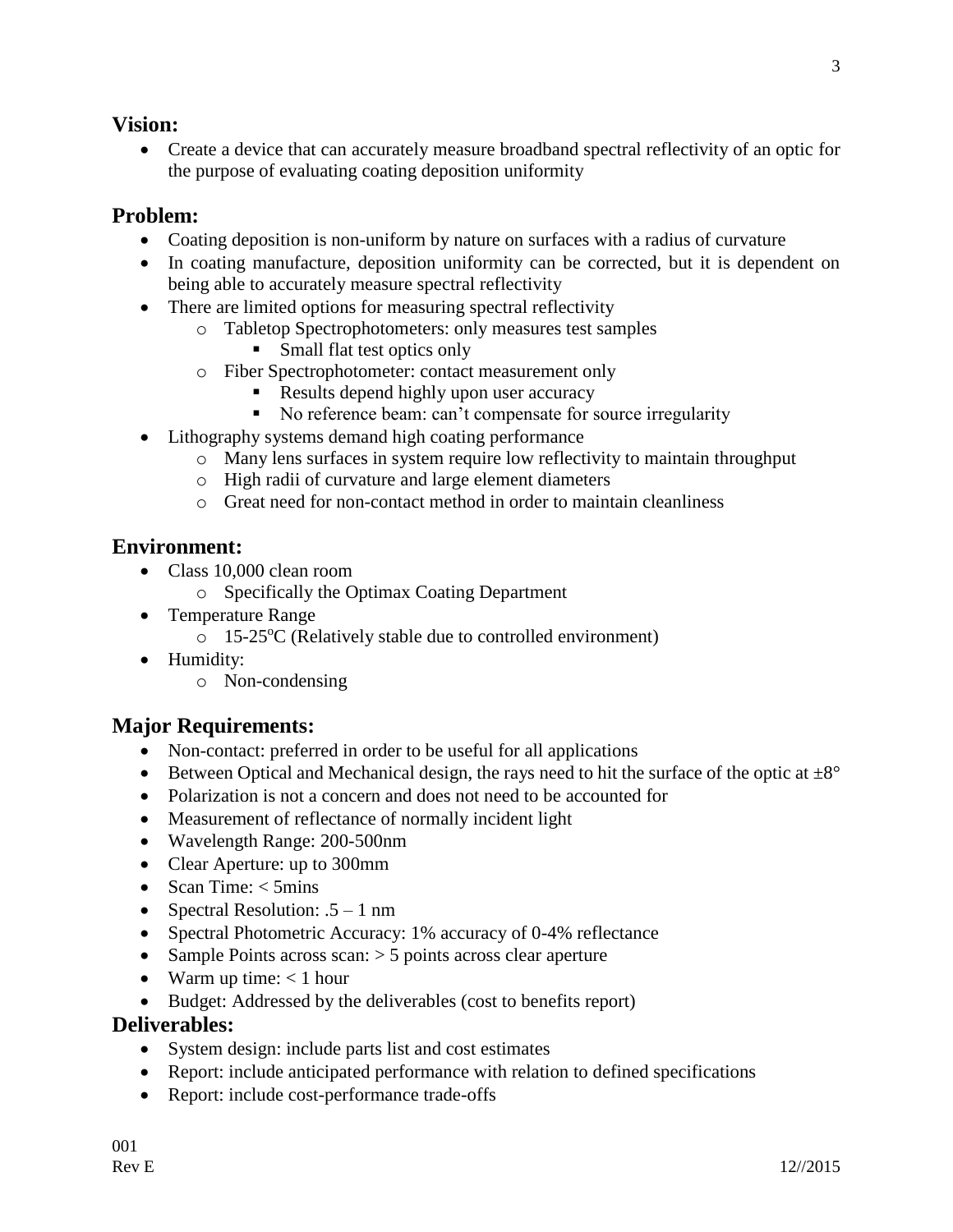• First prototype build: Not required by customer, but may be necessary for the purpose of the cost-performance trade-off report

#### **Photon Budget:**

 TBD pending components chosen. Please see Appendix for further description on the photon budget calculations.

### **Timeline:**

| <b>Fall 2015</b>                                              |                           |  |  |
|---------------------------------------------------------------|---------------------------|--|--|
| <b>Task</b>                                                   | <b>Due Date</b>           |  |  |
| Complete final PRD.                                           | 12/11/15                  |  |  |
| Complete $1st$ order design                                   | 12/11/15                  |  |  |
| Develop and submit a BOM for the customer                     | 12/11/15                  |  |  |
| Have final meeting with customer and establish purchase dates | 12/11/15                  |  |  |
| Spring 2016                                                   |                           |  |  |
| <b>Task</b>                                                   | <b>Tentative Due Date</b> |  |  |
| Assemble parts list and develop final test procedures         | 1/20/15                   |  |  |
| Finish any final designs                                      | 1/20/15                   |  |  |
| Build 1 <sup>st</sup> test bench prototype                    | 3/01/15                   |  |  |
| Assess performance and make any possible revisions            | 4/01/15                   |  |  |

#### **Regulatory Concerns:**

- UV radiation poses a major safety risk to exposed individuals. The possibility of skin and major eye damage creates a need for adequate safety protocols when working with UV sources.
- OSHA does not lay out specific standards for limiting the UV exposure of employees, and system operators, stating on the "non-ionizing" radiation online article only:
	- o "Ultraviolet radiation (UV) has a high photon energy range and is particularly hazardous because there are usually no immediate symptoms of excessive exposure. Sources of UV radiation include the sun, black lights, welding arcs, and UV lasers."
- Universities have in place differing levels of UV protective procedures
	- o The University of Rochester's current policy on UV radiation, laid out in the URMC "Ultraviolet Light Safety Guidelines" is to simply limit all forms of unnecessary UV radiation. The university does not lay out specific instructions based on the severity of UV radiation, or how individuals should handle UV sources.
	- o Columbia University states in their "Working safely with Ultraviolet Radiation" form, that their method for ensuring the safe use of UV radiation is through a combination of administrative, and engineering approaches. They require lock out procedures to be taken when maintenance is being conducted on UV sources, and that all UV sources have protective enclosures to limit undesired exposure.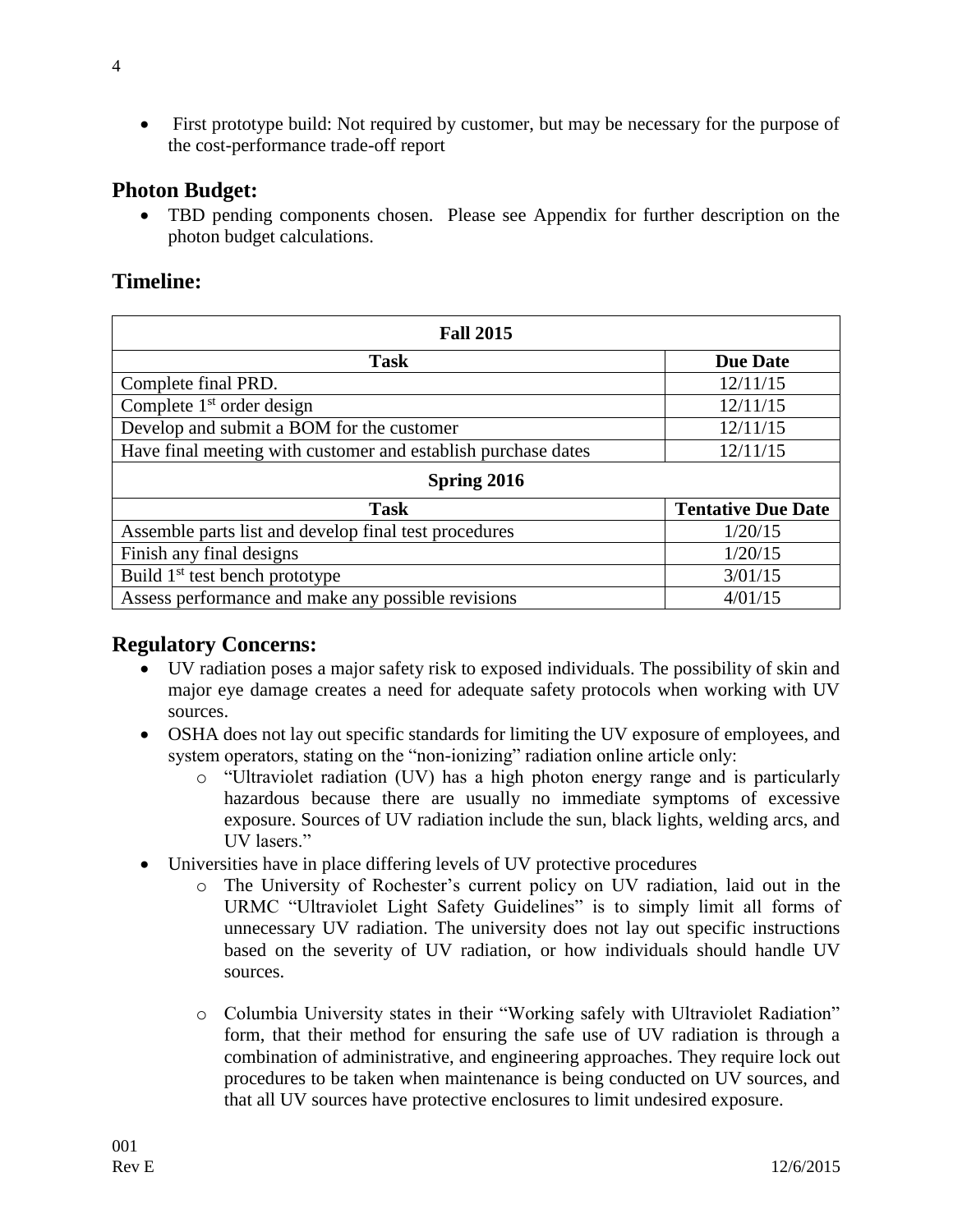- Irrespective of how institutions determine their safety standards, it should be ensured that any applicable system designed in this project would be determined as safe under even the strictest guidelines. Protocols should be designed such that the system can be locked out when maintenance is in progress, and the design should ensure that during daily use negligible levels of radiation are allowed to escape the unit. For example: a sub system of the spectrophotometer should be in place which guarantees that replacing the unit under test (UUT) does not cause a drastic increase in UV exposure.
	- o It is desired that proper use of the system does not entail the use of UV protective glasses or special UV protective clothing.
- Ozone is produced by sub 250nm light, and can be a safety hazard. OSHA outlines that the largest acceptable exposure of ozone in an 8-hour day is 1 part per million (0.0001%).
	- o Methods exist to limit the ozone produced in these systems such as nitrogen purging the system, and ventilation systems to take the ozone from the lab.
	- o It should be noted that ozone absorbs DUV light, and is thus detrimental to the use of the system, eliminating it is a safety requirement, as well as an operational requirement.

#### **Required Standards Documents:**

| <b>Document</b>    | <b>Relevance to Project</b>                                                                                                                                                                                                                                         |
|--------------------|---------------------------------------------------------------------------------------------------------------------------------------------------------------------------------------------------------------------------------------------------------------------|
| <b>ASTME958-13</b> | Outlines procedures for determining the spectral bandwidth of<br>a spectrophotometer which uses either a polychromator or<br>monochromator style spectrometer.                                                                                                      |
| ASTME1866-97(2013) | Outlines the procedures to develop spectrophotometer<br>performance tests. It does not outline the current standard<br>procedures, however outlines methods to properly develop<br>custom standards if standards do not exist (such as when<br>working in the DUV). |

#### **What We Are Not Responsible For:**

- Mechanical requirements of the system will be managed and designed by the mechanical engineering (ME) senior design team assigned to the project.
- The optical engineering (OE) senior design team will not be responsible for keeping the optic normal to the optical axis of the spectrophotometer.
	- o If an off-axis design were to be developed, the OE team would not be responsible for maintaining a specified optical axis angle of incidence with respect to the surface of the UUT.
- The OE team will not be responsible for aligning the system to multiple points of measurement along the UUT.
	- $\circ$  The ME team will be responsible for moving the UUT in order to measure multiple points from the center to the edge of the clear aperture of the UUT.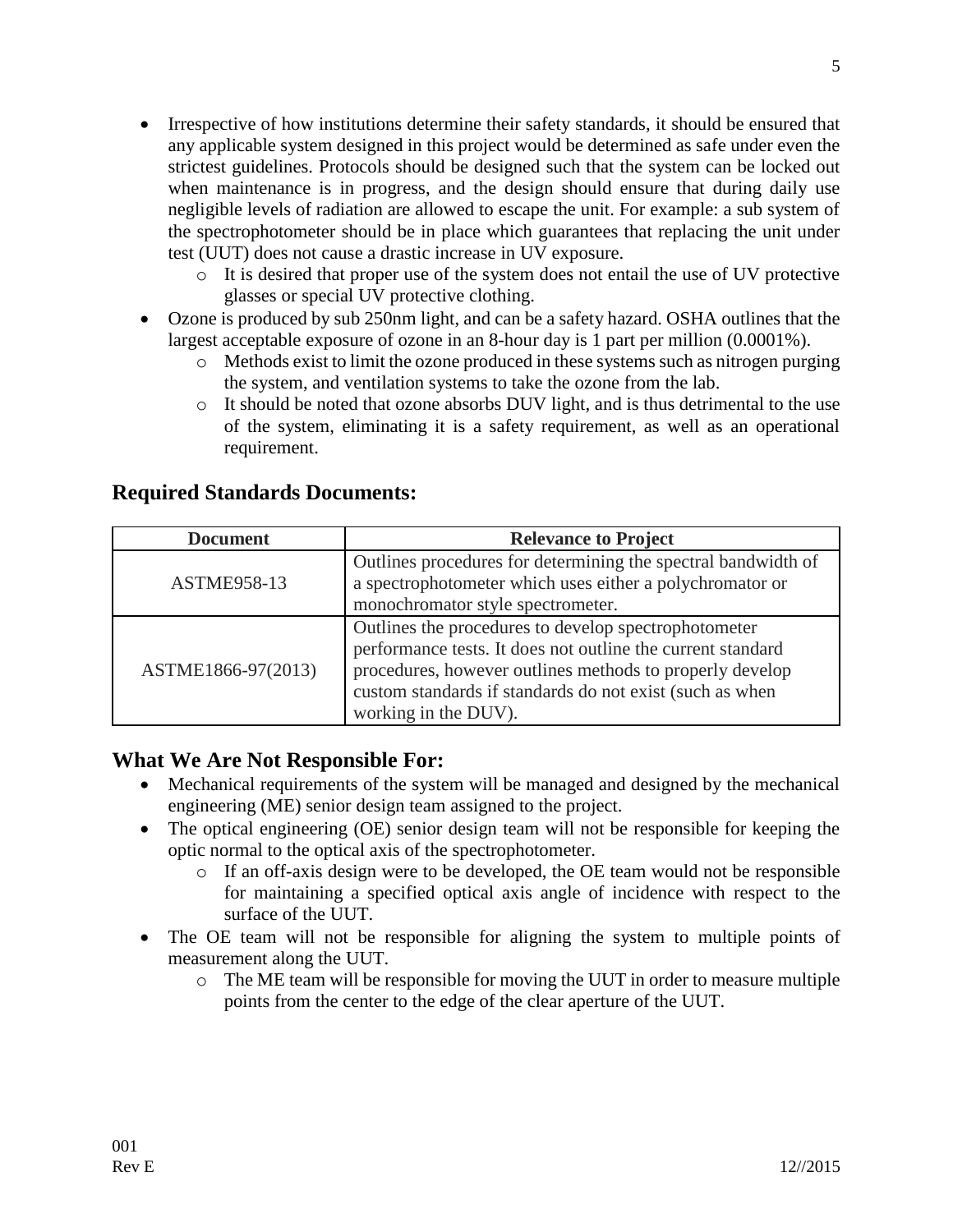#### **System Block Diagram**



Figure 1: Block diagram of system. The arrows designate how the components and subsystems interact with each other. For example, the computer sends a signal to the mechanical system which contains the desired UUT orientation, and the mechanical system returns a feedback signal which measures the actual UUT orientation. The "optical system" is one of the systems which are laid out in Appendix A.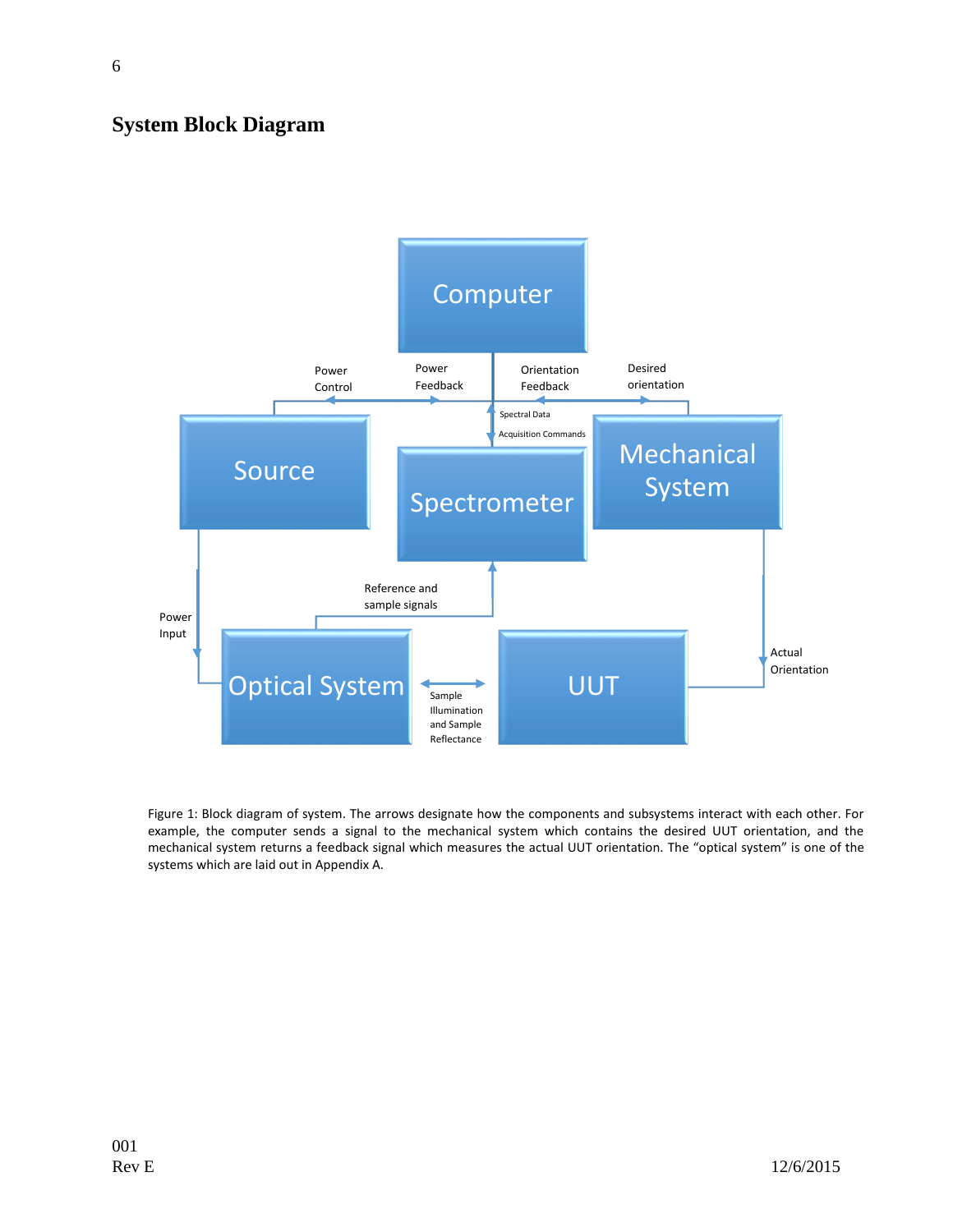# **Appendix A: First Order Designs**

# **First Order Designs:**



| Pros              | Cons                                   |
|-------------------|----------------------------------------|
| -Cost Effective   | -Highly dependent on UUT radius        |
| -Fewer Variables  | -Low throughput,                       |
| -Fast measurement | -Off-axis design increases uncertainty |
|                   | -No reference beam                     |
|                   | -increased angle of incidence          |
|                   |                                        |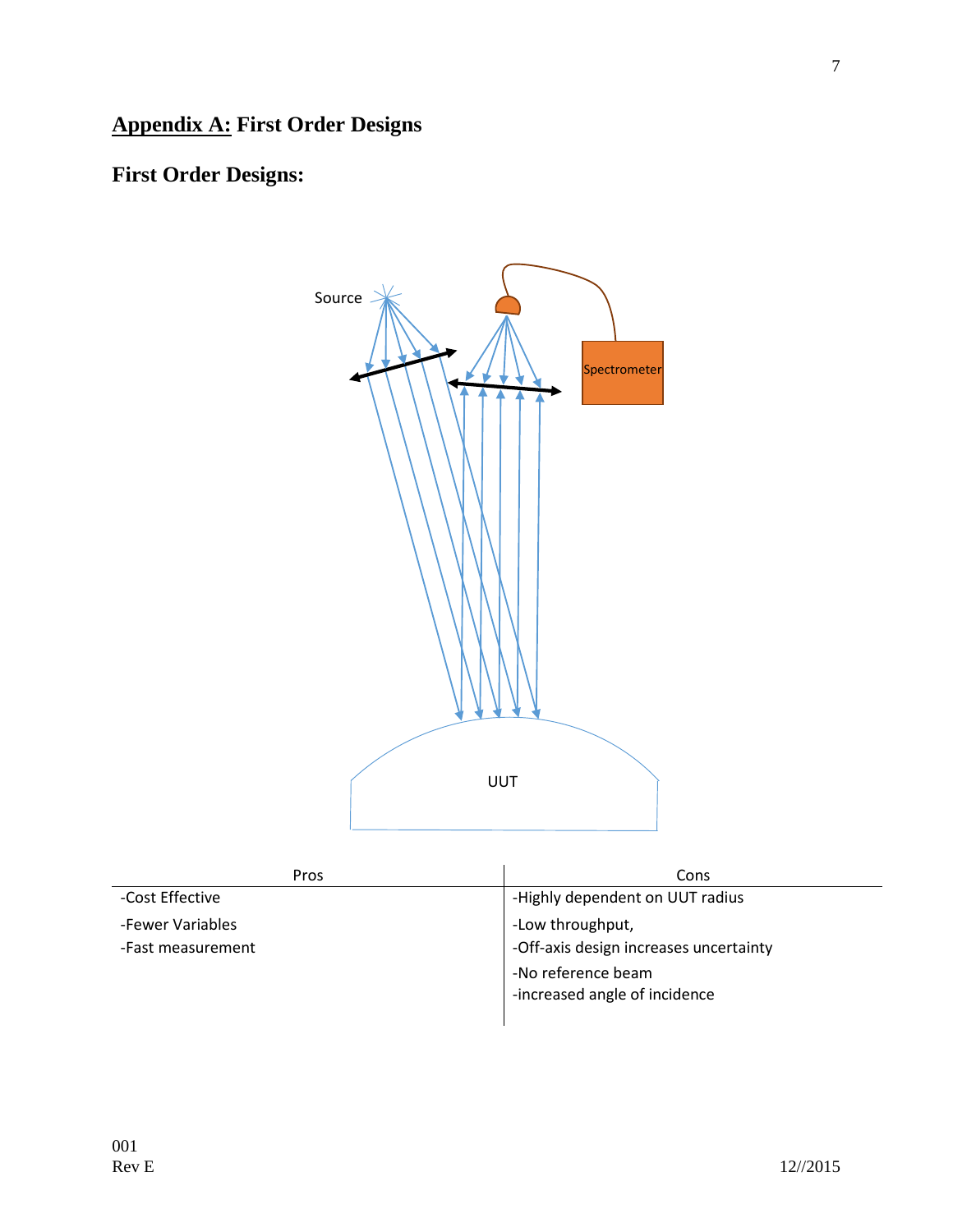

| <b>Pros</b>                 | Cons                                           |
|-----------------------------|------------------------------------------------|
| -Reference Beam             | -More elements to induce error and higher cost |
| -On Axis Design             | -Slightly less cost effective                  |
| -Fast measurement           | -Throughput limited by fiber NA                |
| -Compensation for UUT radii |                                                |
| -Greater Throughput         |                                                |
|                             |                                                |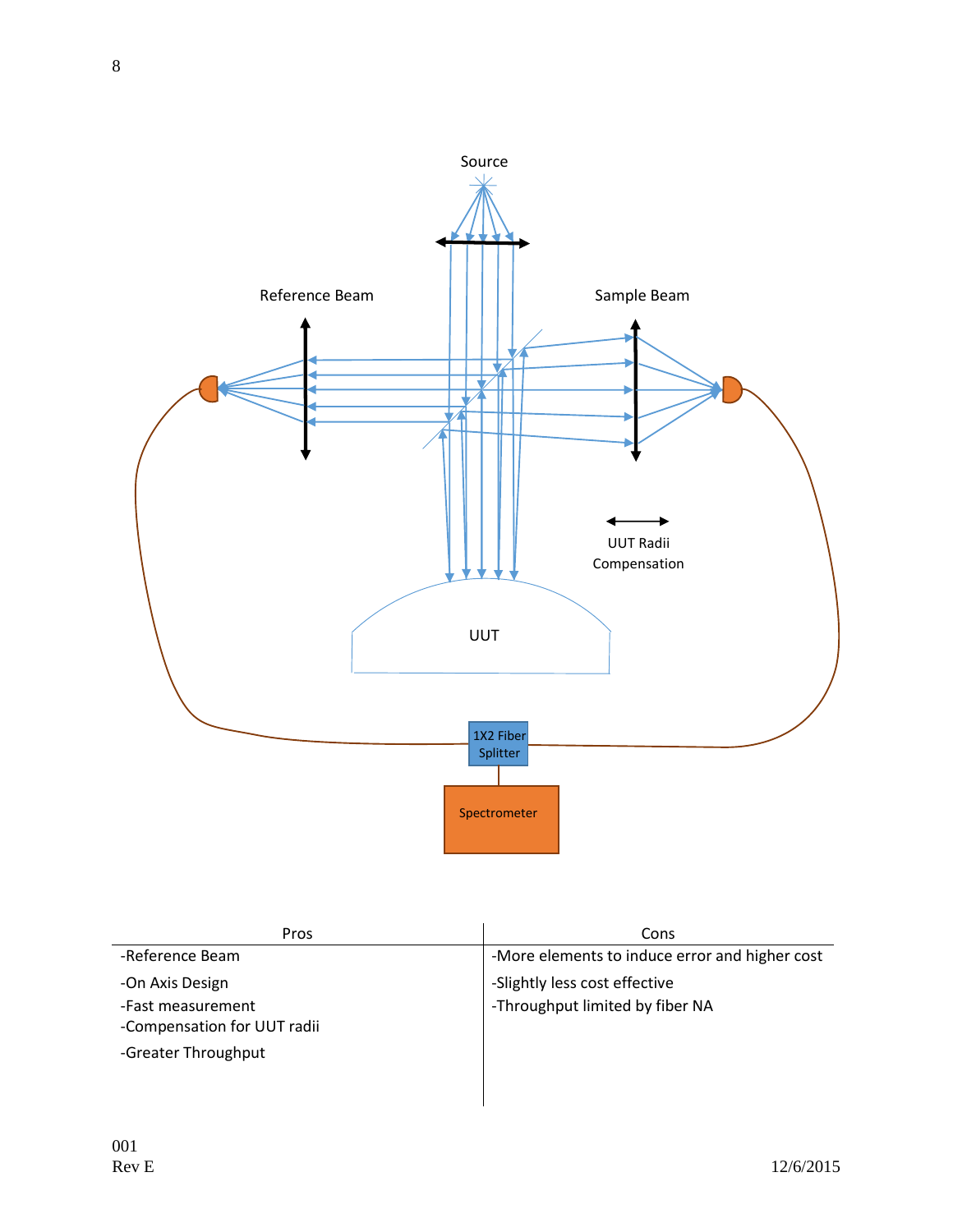